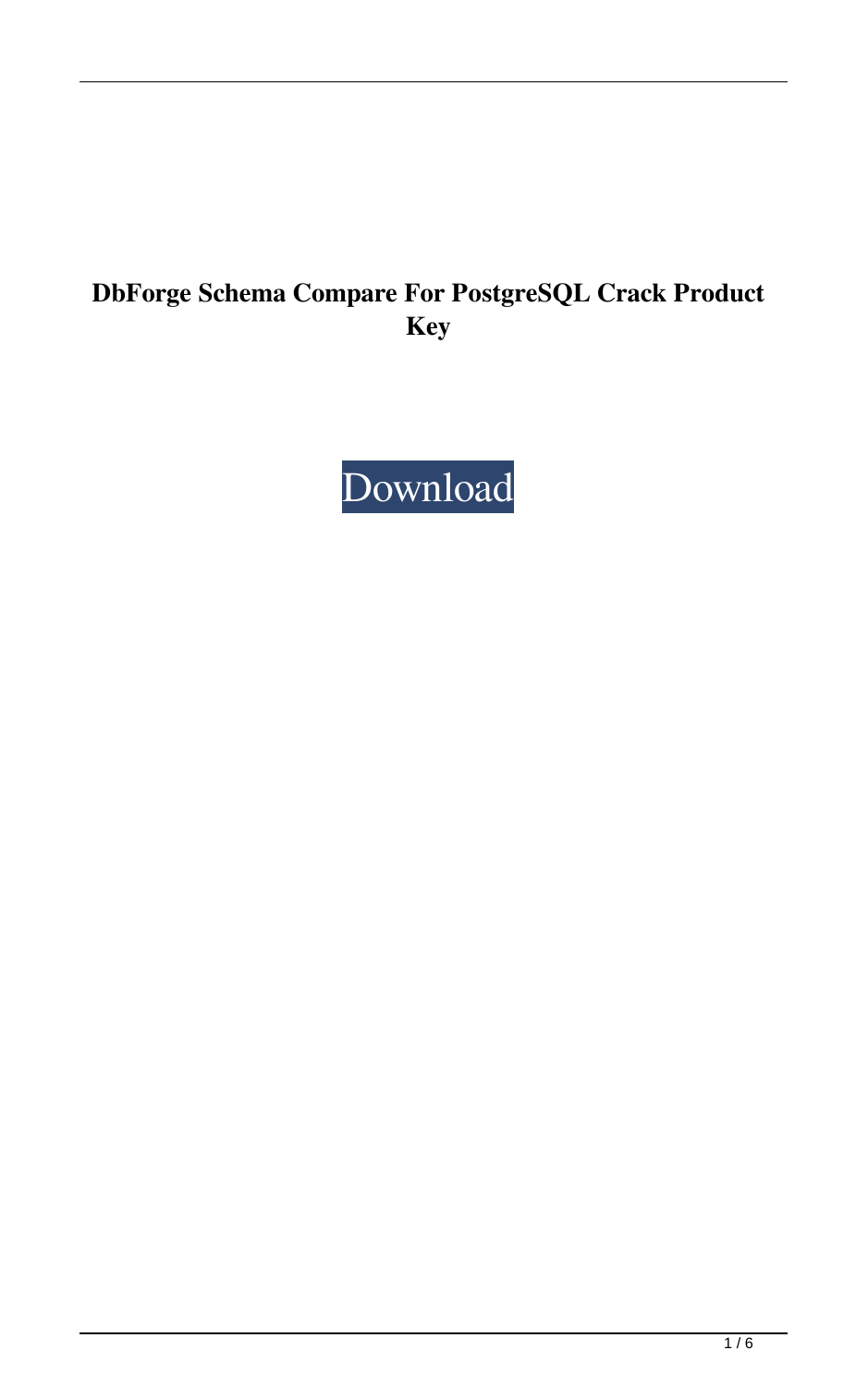# **DbForge Schema Compare For PostgreSQL Crack+ Free License Key X64 2022**

dbForge is an advanced Open Source database development tool set that allows you to build powerful data driven applications for the Microsoft platform. dbForge implements a fully featured, rapid application development platform that makes it easy to develop complex solutions, while providing the maximum amount of flexibility for creating and deploying applications that run in Windows. dbForge is easy to learn and use, and comes with a large library of well known, industry standard data access technologies, including ODBC, JDBC, and ADO.NET, making it the perfect choice for a wide range of commercial and open source applications. DocMiner for PostgreSQL is a powerful tool for generating static HTML document websites from the PostgreSQL database. DocMiner allows users to extract all the data from the database tables and use it to build dynamic HTML website. DocMiner for PostgreSQL uses a simple user interface to provide you an easy and convenient way to view your data. It can also generate PDF files from your data, and display the data in table, list or map format. DocMiner for PostgreSQL Description: The application supports several available output formats such as: Excel, HTML, PDF, Word, and Microsoft PowerPoint, as well as conversion to database files such as CSV, HTML, Oracle, Microsoft SQL Server, Microsoft Access, Microsoft Excel, and more. In addition, users can perform regular expressions for fields or the whole document. And the document structure can be easily customized, allowing the output of even complex structure. TabularCompare for PostgreSQL is a powerful table comparator and data migration utility. It supports comparing and synchronizing any kind of tabular data between PostgreSQL and Microsoft SQL Server databases, as well as to other native tabular data sources. TabularCompare for PostgreSQL allows user to access data stored in PostgreSQL databases using either OLEDB or ADO.NET clients and to synchronize them with Microsoft SQL Server databases using ADO.NET. The app's main functions include database schema comparison and database synchronization, to allow for direct comparisons and upgrades between PostgreSQL and Microsoft SQL Server database tables. In addition to supporting table migrations, the application is capable of performing row level comparisons as well as common data extraction from the source and target databases. Moreover, it supports various file formats such as CSV, Excel, SQL Server, Oracle and XML, and has a wide range of database field comparison functions, which allow for determining the differences between columns and between entire tables. The app supports the following file formats: CSV,

## **DbForge Schema Compare For PostgreSQL Crack + Keygen Full Version [Latest]**

A utility designed to make the conversion of MD5 encrypted passwords more user-friendly, while ensuring the integrity of the passwords during the conversion process. The app is also able to take passwords from an unencrypted user database (SQL Server, MySQL) and convert them to MD5 encrypted passwords. By enabling the user to connect to a SQL database, the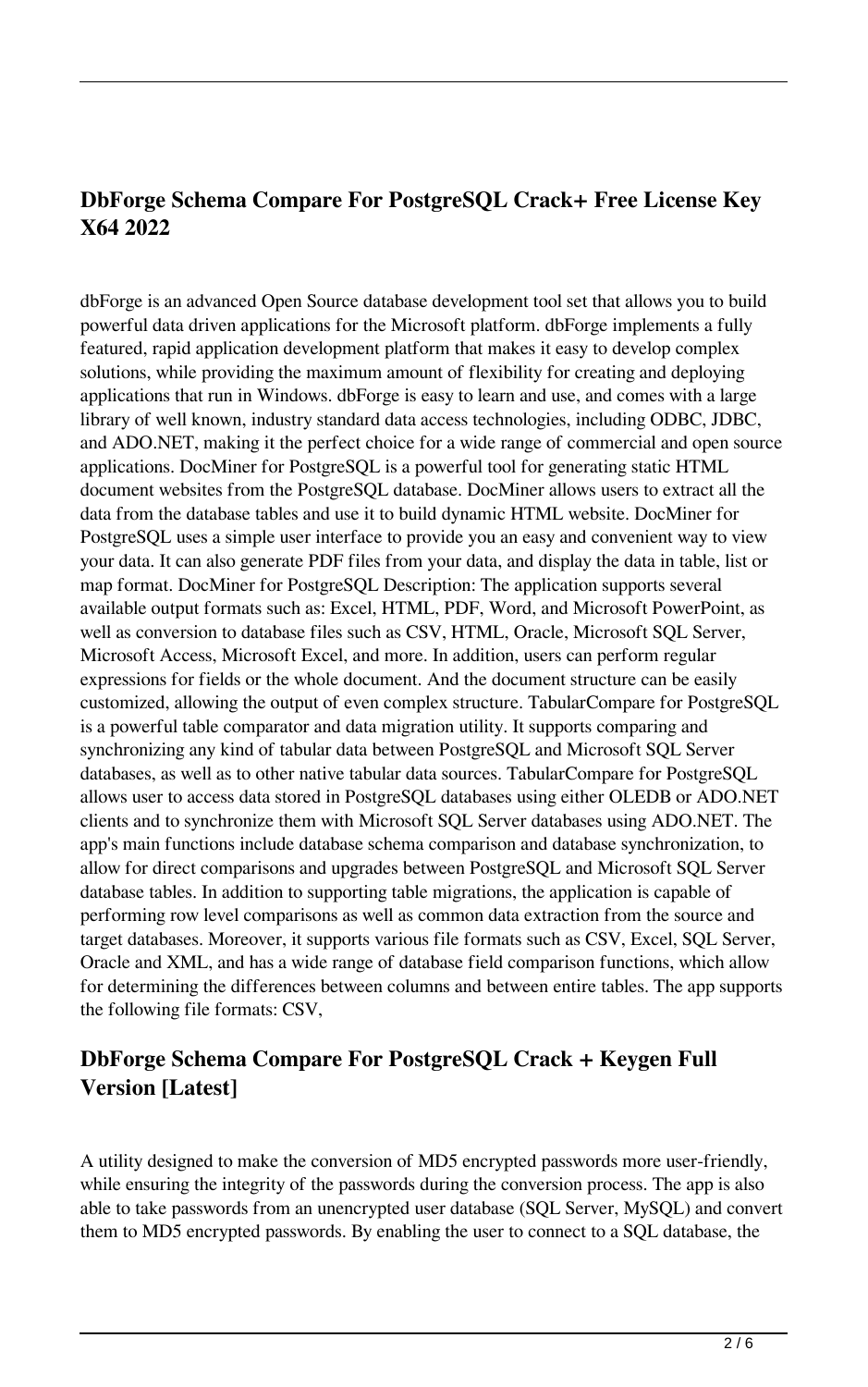application is able to obtain the user names and passwords of the user database. The app uses the wincrypt.dll library to obtain the encrypted password, and then compares it to the encrypted password of the user specified. In the event that they are found to be the same, the password will be converted to the same MD5 password. If the encrypted passwords are different, however, a "Do not convert" message will appear. Some other features of this app include: - Configuration setup: The user is able to specify which encryption functions to use, and also the location of the encrypted password file. - Password policy: The user is also able to configure a password policy that will be enforced during the conversion process. Keymacro is the only app out there that can detect the presence of potentially vulnerable (weak) SQL passwords used to log on to SQL databases. Although it's a useful tool for web administrators and database managers, the app can also be used by regular users to check whether or not their passwords are safe. Although it will likely not replace the need for proper password policies and procedures to be followed, in combination with other tools, Keymacro will allow the user to ensure that all passwords used to log on to SQL databases are sufficiently strong, in order to ensure that the databases are safe from potential security threats. KEYMACRO Description: FTP Streaming is the most efficient way to backup and restore data for any of the applications that allow FTP connections. It is a solution that will allow you to provide your users with the ability to backup and restore applications (e.g. files, images, databases, etc.) over FTP and SFTP. FTP Streaming is a solution that will allow you to provide your users with the ability to backup and restore applications (e.g. files, images, databases, etc.) over FTP and SFTP. With just a few clicks, you will be able to ensure that you are protecting your users' valuable data. Keymacro is the only app out there that can detect the presence of potentially vulnerable (weak) SQL passwords used to log on to SQL databases. Although it's a 81e310abbf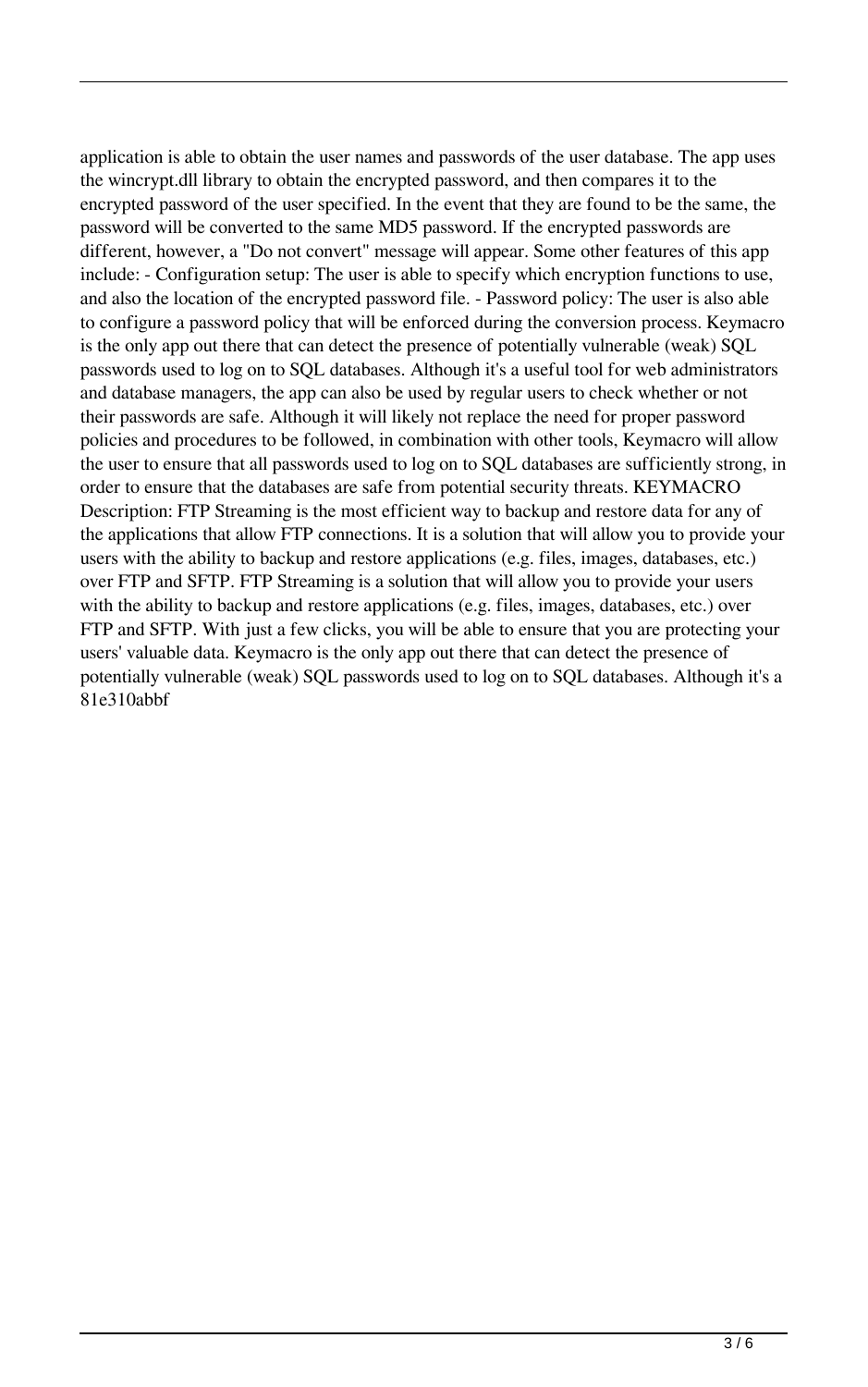#### **DbForge Schema Compare For PostgreSQL Crack + Incl Product Key**

dbForge Schema Compare for PostgreSQL is a graphical schema comparison and database deployment tool that was developed specifically for those who seek to identify and compare the changes that might occur in tabular data, between PostgreSQL databases and Amazon Redshift cloud environments. Not only does the app allow one to perform such comparisons, but deploying Redshift schemas is also supported, enabling users to automate the process. Furthermore, using the app, one will be able to generate SQL synchronization scripts which can be used for keeping the database schemas up to date automatically. In terms of updating the schema and tabular structure, users will also be able to apply updates straight from the databases that are found in development stages, directly to the production workflow. Besides the migration of the PostgreSQL database schemas to Amazon Redshift cloud environments, the application also enables one to fix the errors and assign characteristics to a synchronization routine, which will then be carried out automatically. dbForge SQL Server Agent is a smart scheduler that makes task scheduling and performance optimization easy. It features built-in scheduling, graph interface and intuitive graphical report builder, as well as compatibility with Windows and Linux OS. dbForge SQL Server Agent allows one to connect databases and define jobs, schedules them and displays reports for detailed performance analysis. Job processing options include standard and advanced ones, while the scheduling options include a week, a month or a year. The scheduling template feature also allows one to set up complex schedules with conditions and recurrence rules. Besides these options, the application also allows one to set up jobs as reminders. dbForge SQL Server Agent is available in two editions: a free edition and a paid edition. The free edition supports one SQL Server instance, while the paid edition supports multiple instances. In addition, the free edition has its limitations, as it offers limited functionality in comparison to the paid version. Besides the free edition, the paid edition is also available in a single-user and a multi-user versions. Single-user features include notepad integration, the ability to work with SQL scripts and use the SQL Server Management Studio. The multi-user version allows one to manage multiple SQL instances, manage a job history, and back up databases and SQL Server Agent configurations. Furthermore, the application allows one to export and import schedule configurations, as well as export reports. Key Features: Schedule any job when it is executed, such as tasks or recurring events Set up reminders to remind about the job execution Specify how the job is going to be executed Def

#### **What's New in the DbForge Schema Compare For PostgreSQL?**

dbForge Schema Compare for PostgreSQL is a visual schema difference comparison and deployment tool that was developed specifically for those who seek to identify and compare the changes that might occur in tabular data, between PostgreSQL databases and Amazon Redshift cloud environments. Not only does the app allow one to perform such comparisons, but deploying Redshift schemas is also supported, enabling users to automate the process. Furthermore, using the app, one will be able to generate SQL synchronization scripts which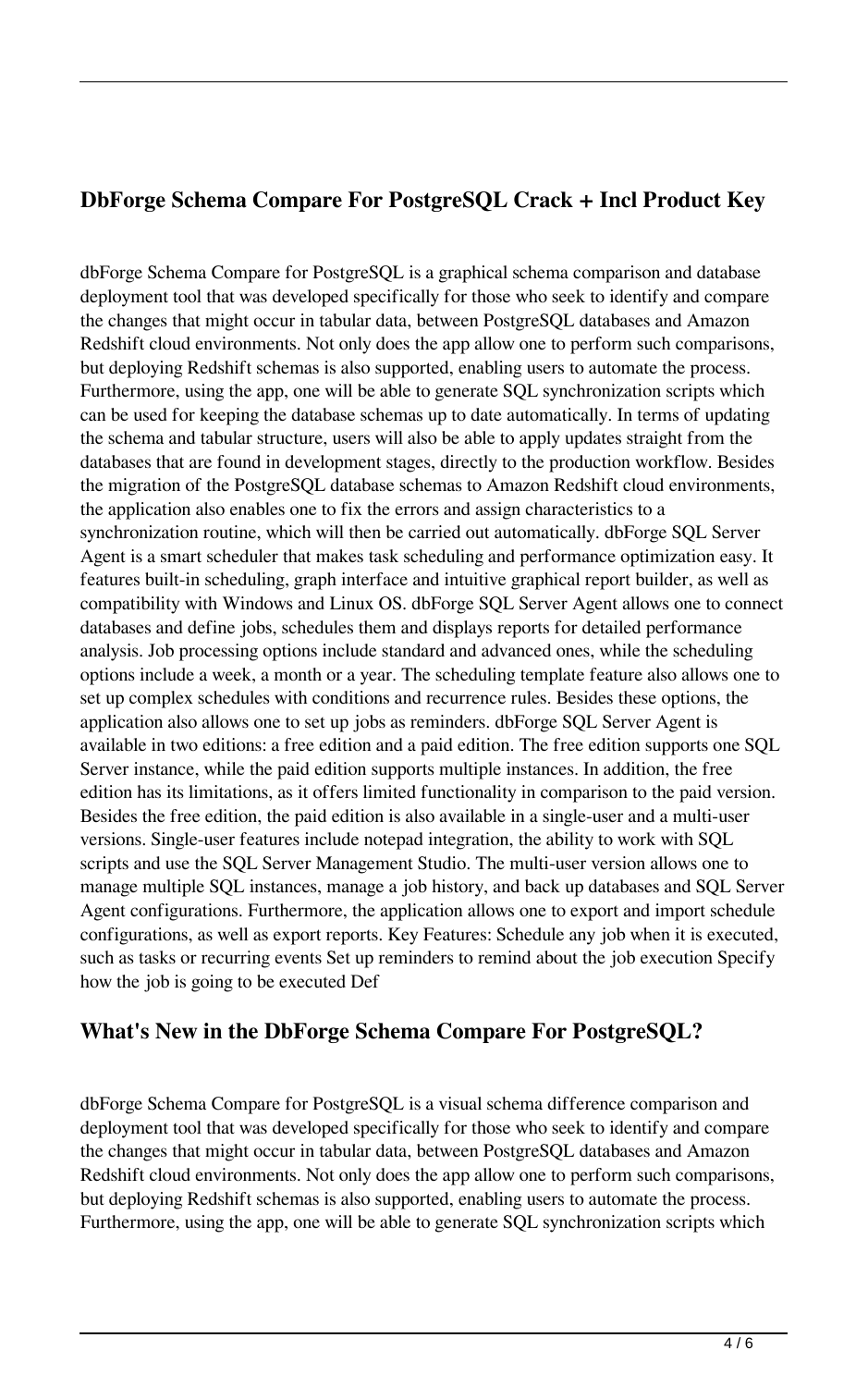can be used for keeping the database schemas up to date automatically. In terms of updating the schema and tabular structure, users will also be able to apply updates straight from the databases that are found in development stages, directly to the production workflow. Besides the migration of the PostgreSQL database schemas to Amazon Redshift cloud environments, the application also enables one to fix the errors and assign characteristics to a synchronization routine, which will then be carried out automatically. Screenshots: Installation: Documentation: Utilities: See Also: Solutions by tag: PostgreSQL\_Database\_Schema\_Compare\_to\_Redshift Related Tutorials: Reviews: Additional information:  $Q \& A$ : Questions: Just checking this out, but are there any limitations to the usage of dbForge Schema Compare for PostgreSQL? No. Will dbForge Schema Compare for PostgreSQL create any additional objects? No, you don't have to create any additional objects. Screenshot: Will dbForge Schema Compare for PostgreSQL work with SQL Server databases? Yes. Are there any technical limitations for working with dbForge Schema Compare for PostgreSQL? The database is PostgreSQL 9.1+. Screenshot: Can dbForge Schema Compare for PostgreSQL generate any schema changes? Yes. Screenshot: Are the DB objects synchronized on each side of the database when the comparison is performed? Yes. Screenshot: Will dbForge Schema Compare for PostgreSQL preserve the data, indexes, constraints, and statistics? Yes. Screenshot: Can dbForge Schema Compare for PostgreSQL be integrated into TFS? Yes, via Git. Screenshot: Will dbForge Schema Compare for PostgreSQL support different schemas on different servers? Yes, for the same database on different servers. Screenshot: Can one perform a conversion of PostgreSQL database to Redshift cloud environment, using dbForge Schema Compare for PostgreSQL? Yes, via direct connection between the two. Screenshot: How does one recover from corrupted export files when using dbForge Schema Compare for PostgreSQL? There is no support for this. Screenshot: Does dbForge